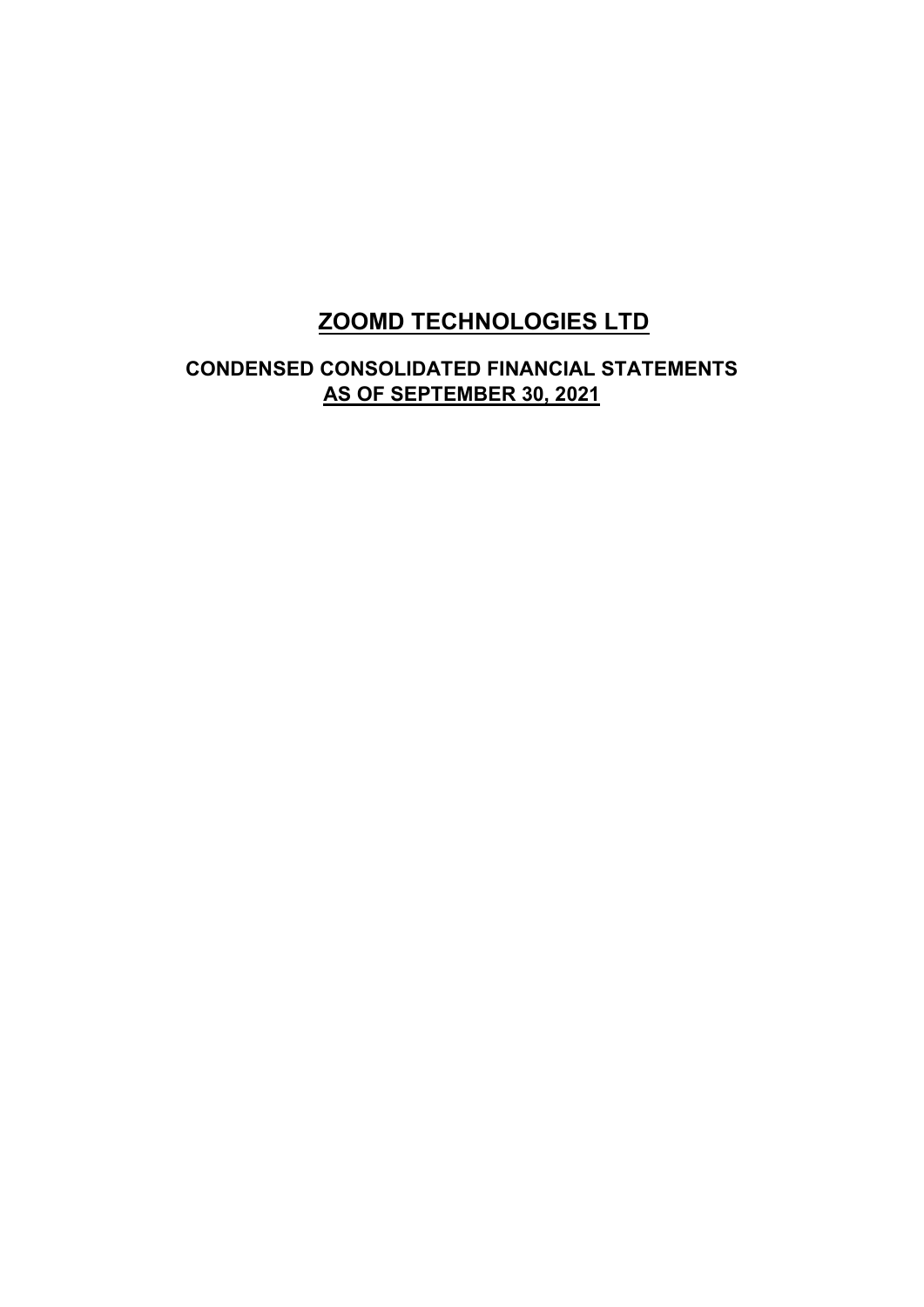# **ZOOMD TECHNOLOGIES LTD**

### **UNAUDITED CONDENSED CONSOLIDATED FINANCIAL STATEMENTS AS OF SEPTEMBER 30, 2021**

#### **TABLE OF CONTENTS**

|                                   | Page     |
|-----------------------------------|----------|
| <b>Financial Statements:</b>      |          |
| Statements of financial position  | 2        |
| Statements of Income              | 3        |
| Statements of Changes in Equity   | $4-6$    |
| <b>Statements of Cash Flows</b>   | $7 - 8$  |
| Notes to the Financial Statements | $9 - 12$ |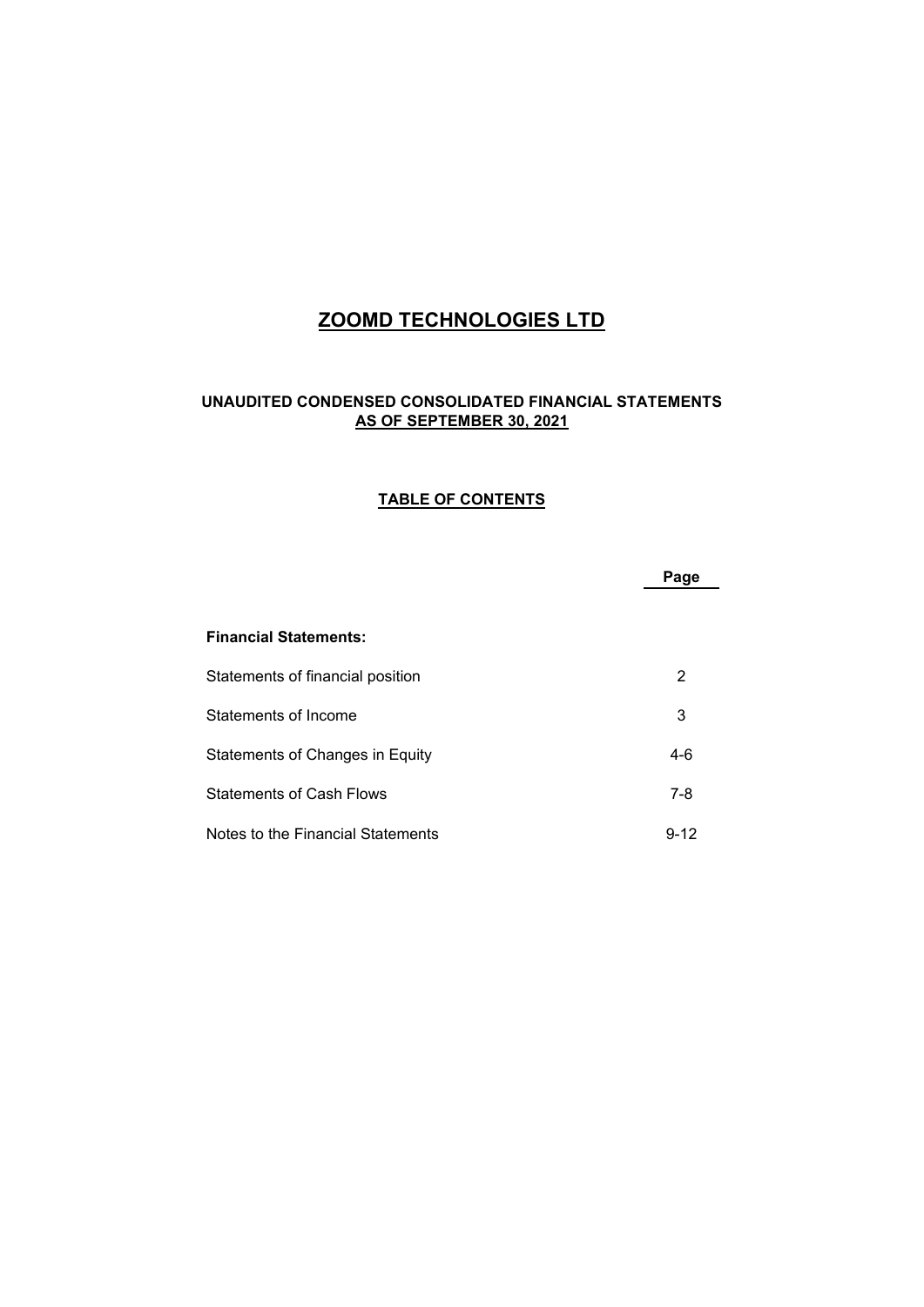### **UNAUDITED CONSOLIDATED STATEMENTS OF FINANCIAL POSITION (USD in thousands)**

|                                                                  | September 30, |           | December 31, |
|------------------------------------------------------------------|---------------|-----------|--------------|
|                                                                  | 2021          | 2020      | 2020         |
| <b>Assets</b>                                                    |               |           |              |
| <b>Current assets</b>                                            |               |           |              |
| Cash and cash equivalents                                        | 3,217         | 2,972     | 2,571        |
| Trade receivables                                                | 10,689        | 4,619     | 3,713        |
| Other receivables and prepaid expenses                           | 303           | 564       | 567          |
|                                                                  | 14,209        | 8,155     | 6,851        |
| <b>Non-current assets</b>                                        |               |           |              |
| Pledged long term deposit                                        | 294           | 173       | 47           |
| Fixed assets, net                                                | 68            | 92        | 83           |
| Rights to use assets                                             | 880           | 1,485     | 1,331        |
| Intangible assets                                                | 11,302        | 11,197    | 11,126       |
|                                                                  | 12,544        | 12,947    | 12,587       |
| <b>Total assets</b>                                              | 26,753        | 21,102    | 19,438       |
| <b>Equity and liabilities</b>                                    |               |           |              |
| <b>Current liabilities</b>                                       |               |           |              |
| Trade payables                                                   | 6,323         | 2,249     | 2,034        |
| Short term bank credit                                           | 2,003         |           |              |
| Accrued earnout liability                                        | 222           |           |              |
| Other payables and accrued expenses                              | 4,548         | 4,218     | 3,895        |
|                                                                  | 13,096        | 6,467     | 5,929        |
| <b>Non-current liabilities</b>                                   |               |           |              |
| <b>IIA liability</b>                                             | 294           | 433       | 294          |
| Lease liability                                                  | 245           | 783       | 697          |
| Reserve for employee benefits                                    | 176           | 170       | 177          |
|                                                                  | 715           | 1,386     | 1,168        |
| <b>Shareholders' equity</b>                                      |               |           |              |
| Share capital and premium                                        | 39,043        | 39,035    | 39,035       |
| Reserve from share-based payment transactions and other reserves | 5,088         | 4,930     | 4,965        |
| Accumulated deficit                                              | (31, 189)     | (30, 716) | (31, 659)    |
|                                                                  | 12,942        | 13,249    | 12,341       |
| <b>Total equity and liabilities</b>                              | 26,753        | 21,102    | 19,438       |

**The financial statements were approved by the board of directors of the company.**

| "Amit Bohenskv"       | "Ofer Eitan"      | "Tsvika Adler" |
|-----------------------|-------------------|----------------|
| <b>Amit Bohensky</b>  | <b>Ofer Eitan</b> | Tsvika Adler   |
| Chairmen of the board | CEO               | <b>CFO</b>     |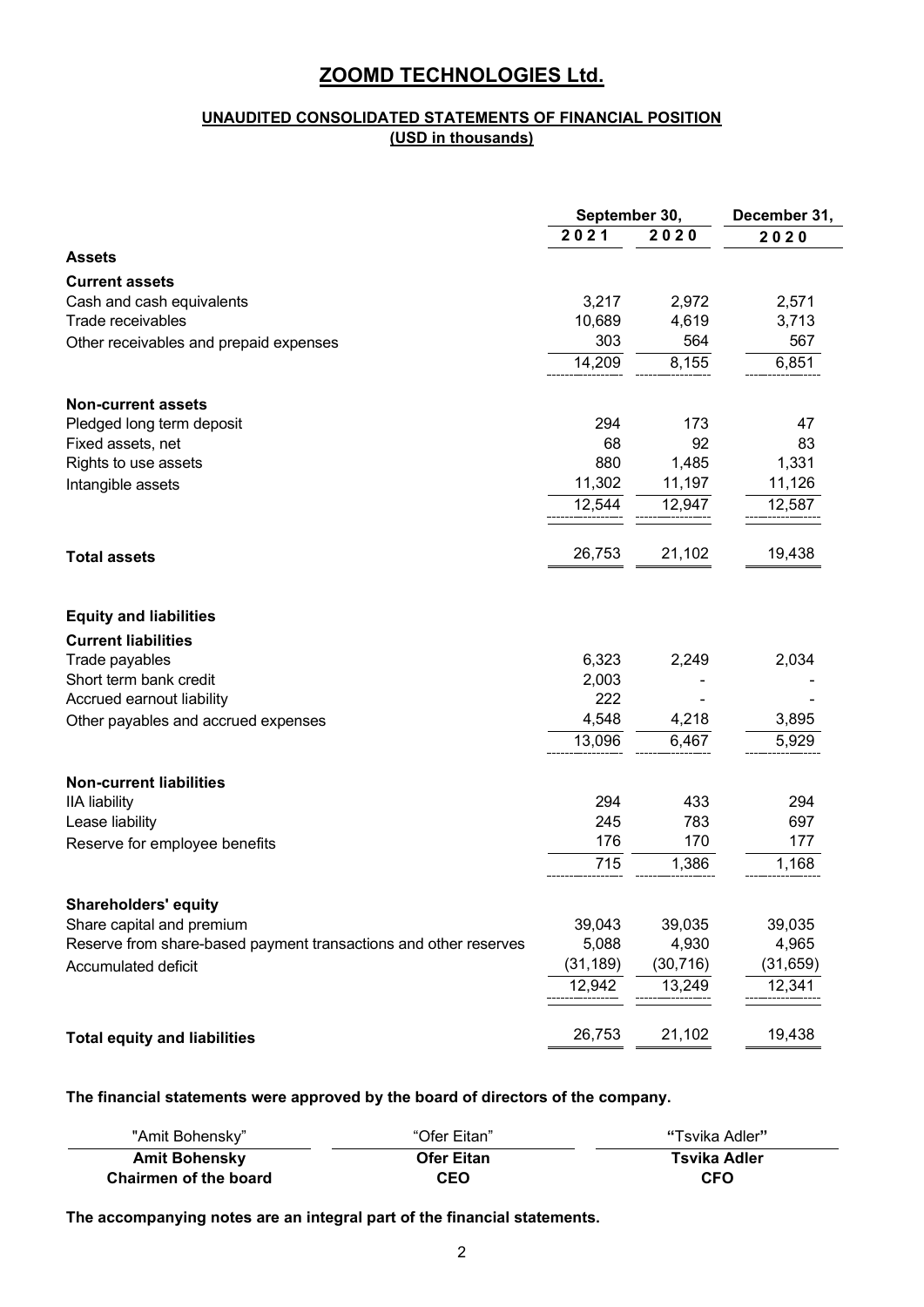### **UNAUDITED CONSOLIDATED STATEMENTS OF INCOME AND COMPREHENSIVE INCOME (USD in thousands)**

|                                                      | For the nine months<br>ended September 30, |             | For the three months<br>ended September 30, | Year ended<br>December 31, |             |
|------------------------------------------------------|--------------------------------------------|-------------|---------------------------------------------|----------------------------|-------------|
|                                                      | 2021                                       | 2020        | 2021                                        | 2020                       | 2020        |
| Revenue                                              | 33,894                                     | 18,814      | 15,961                                      | 6,625                      | 25,423      |
| Cost of sales and services                           | 23,245                                     | 13,060      | 11,347                                      | 4,589                      | 17,503      |
| <b>Gross profit</b>                                  | 10,649                                     | 5,754       | 4,614                                       | 2,036                      | 7,920       |
| <b>Operating costs and expenses</b>                  |                                            |             |                                             |                            |             |
| Research and development expenses                    | 3,251                                      | 4,764       | 1,194                                       | 1,644                      | 5,916       |
| Selling, administrative and general<br>expenses      | 6,454                                      | 5,432       | 2,459                                       | 1,880                      | 7,252       |
|                                                      | 9,705                                      | 10,196      | 3,653                                       | 3,524                      | 13,168      |
| Income / (Loss) from Operations                      | 944                                        | (4, 442)    | 961                                         | (1,488)                    | (5, 248)    |
| Finance Income                                       |                                            | 8           |                                             |                            | 8           |
| Finance expense - See Note 4                         | (474)                                      | (328)       | (364)                                       | (35)                       | (465)       |
| Finance expense, net                                 | (474)                                      | (320)       | (364)                                       | (35)                       | (457)       |
| Net Income (Loss) and<br>comprehensive income (Loss) | 470                                        | (4, 762)    | 597                                         | (1, 523)                   | (5,705)     |
| Net income/ (loss) per share:<br>Basic and diluted   | 0.01                                       | (0.05)      | 0.01                                        | (0.02)                     | (0.06)      |
| Shares used in calculation of net<br>loss per share: |                                            |             |                                             |                            |             |
|                                                      |                                            |             |                                             |                            |             |
| <b>Basic</b>                                         | 100,985,331                                | 100,393,464 | 100,998,672                                 | 100,681,073                | 100,515,741 |
| <b>Diluted</b>                                       | 101,929,995                                | 100,393,464 | 101,603,893                                 | 100,681,073                | 100,515,741 |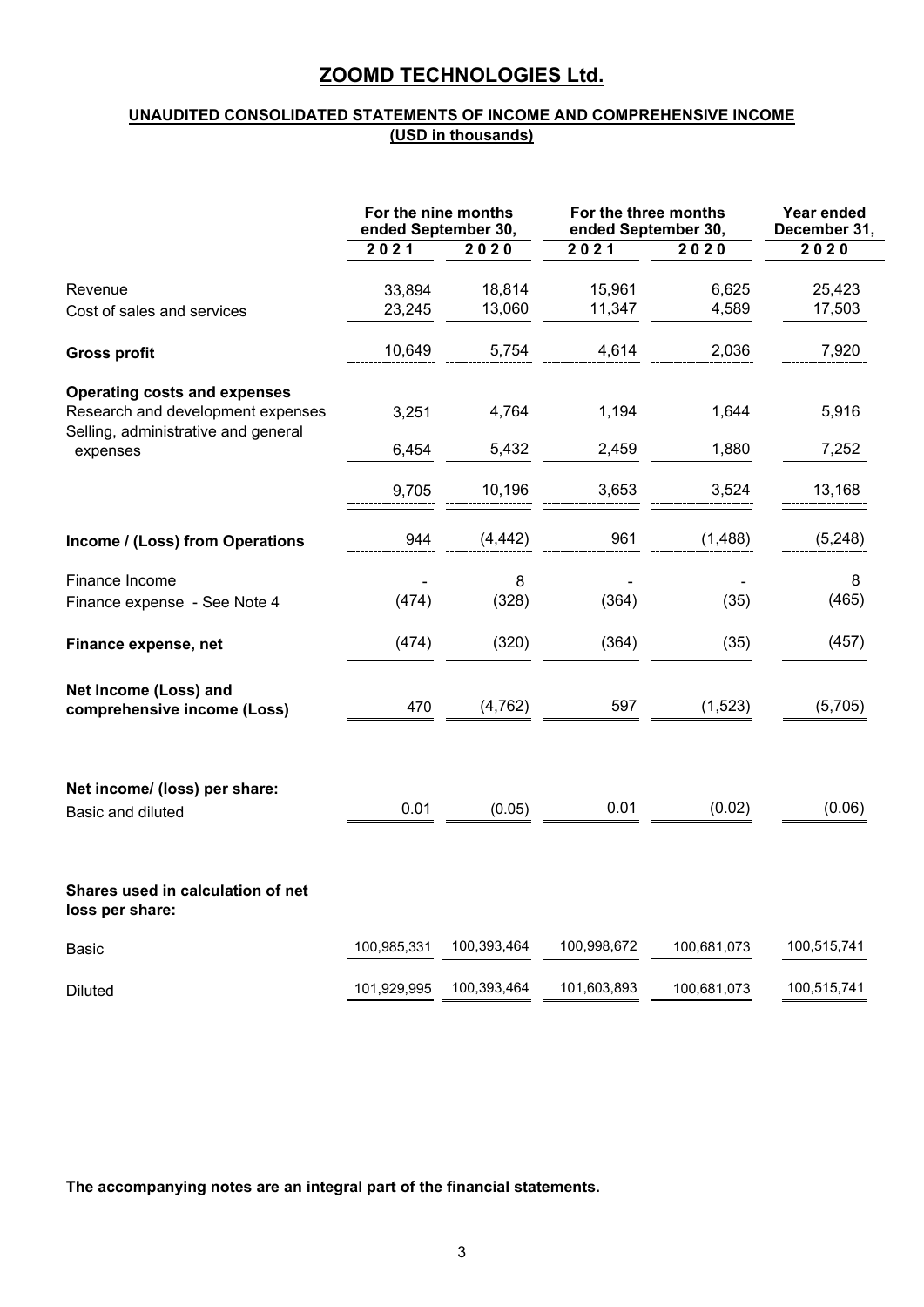### **UNAUDITED CONSOLIDATED STATEMENTS OF CHANGES IN EQUITY (USD in thousands)**

|                                             | <b>Share</b><br>capital | <b>Share</b><br>capital and<br>premium | Reserve for<br>share-based<br>payment<br>transactions<br>and other<br>reserves | <b>Accumulated</b><br>deficit | Total<br>shareholders'<br>equity |
|---------------------------------------------|-------------------------|----------------------------------------|--------------------------------------------------------------------------------|-------------------------------|----------------------------------|
| Balance - January 1, 2021                   | 94,811,681              | 39,035                                 | 4,965                                                                          | (31, 659)                     | 12,341                           |
| Share-based compensation                    |                         |                                        | 123                                                                            |                               | 123                              |
| <b>Exercise of options</b>                  | 334,793                 | 8                                      |                                                                                |                               | 8                                |
| Loss for the period                         |                         |                                        |                                                                                | 470                           | 470                              |
| Balance - September 30, 2021<br>(Unaudited) | 95,146,474              | 39,043                                 | 5,088                                                                          | (31, 189)                     | 12,942                           |

|                                                 | <b>Share</b><br>capital | <b>Share</b><br>premium | <b>Reserve for</b><br>share-based<br>payment<br>transactions<br>and other<br>reserves | <b>Accumulated</b><br>deficit | Total<br>shareholders'<br>equity |
|-------------------------------------------------|-------------------------|-------------------------|---------------------------------------------------------------------------------------|-------------------------------|----------------------------------|
| Balance - January 1, 2020                       | 93,265,918              | 39,035                  | 4,790                                                                                 | (25, 954)                     | 17,871                           |
| Share-based compensation<br>Exercise of options | 1,120,300               | (*)-                    | 140                                                                                   |                               | 140                              |
| Loss for the period                             |                         |                         |                                                                                       | (4, 762)                      | (4, 762)                         |
| Balance - September 30, 2020<br>(Unaudited)     | 94,386,218              | 39,035                  | 4,930                                                                                 | (30, 716)                     | 13,249                           |

(\*) Less than 1 thousand dollars.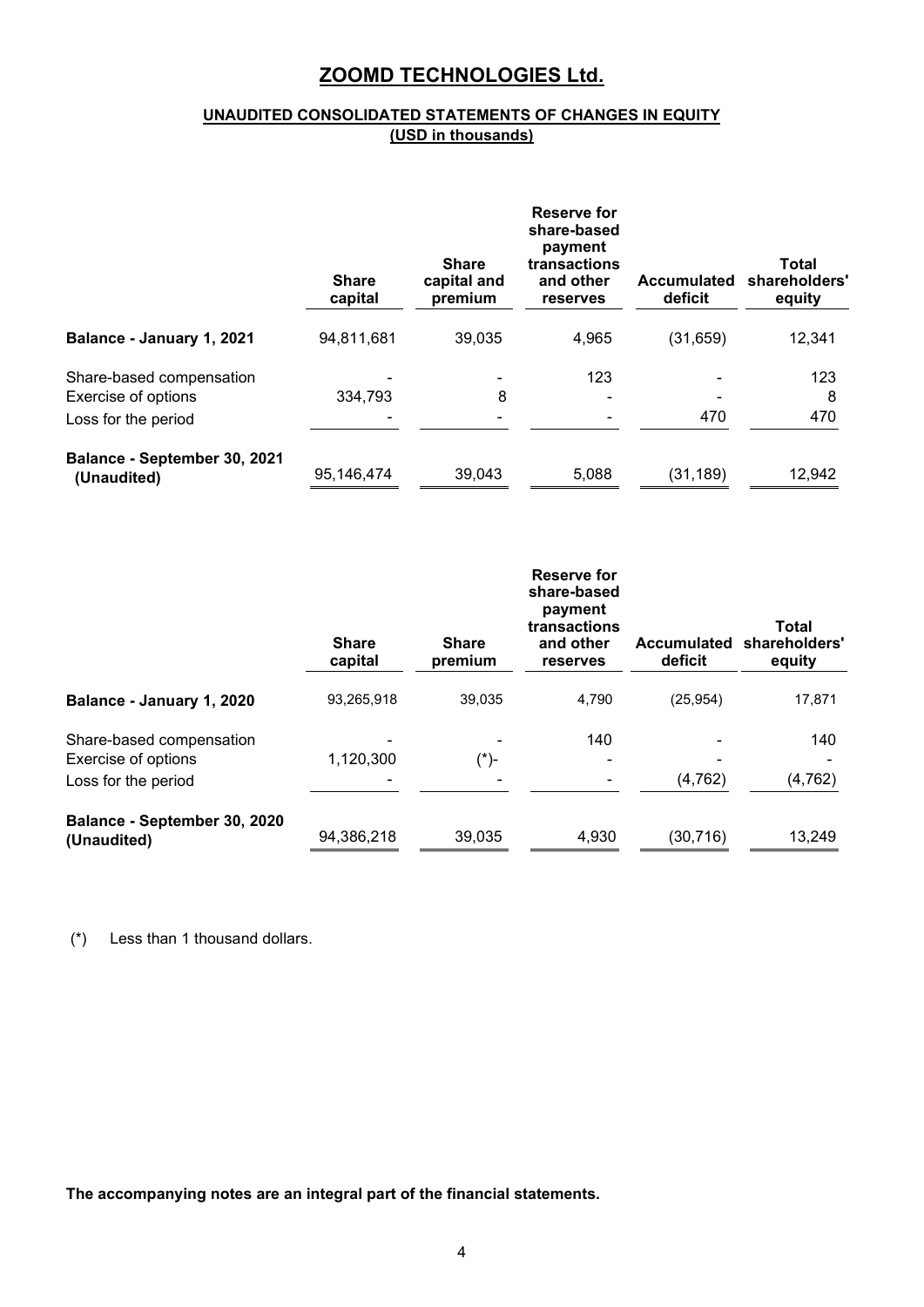### **UNAUDITED CONSOLIDATED STATEMENTS OF CHANGES IN EQUITY (USD in thousands)**

|                                                                          | <b>Share</b><br>capital | <b>Share</b><br>capital and<br>premium | <b>Reserve for</b><br>share-based<br>payment<br>transactions<br>and other<br>reserves | <b>Accumulated</b><br>deficit | Total<br>shareholders'<br>equity |
|--------------------------------------------------------------------------|-------------------------|----------------------------------------|---------------------------------------------------------------------------------------|-------------------------------|----------------------------------|
| Balance - July 1, 2021                                                   | 95,146,474              | 39,043                                 | 5,067                                                                                 | (31, 786)                     | 12,324                           |
| Share-based compensation<br>Exercise of options<br>Income for the period |                         |                                        | 21                                                                                    | 597                           | 21<br>597                        |
| Balance - September 30, 2021<br>(Unaudited)                              | 95,146,474              | 39,043                                 | 5,088                                                                                 | (31, 189)                     | 12,942                           |

|                                                                        | <b>Share</b><br>capital | <b>Share</b><br>premium | Reserve for<br>share-based<br>payment<br>transactions<br>and other<br>reserves | <b>Accumulated</b><br>deficit | Total<br>shareholders'<br>equity |
|------------------------------------------------------------------------|-------------------------|-------------------------|--------------------------------------------------------------------------------|-------------------------------|----------------------------------|
| <b>Balance - July 1, 2020</b>                                          | 93,365,993              | 39,035                  | 4,905                                                                          | (29, 193)                     | 14,747                           |
| Share-based compensation<br>Exercise of options<br>Loss for the period | 1,020,225               | (*)-                    | 25                                                                             | (1,523)                       | 25<br>(1, 523)                   |
| Balance - September 30, 2020<br>(Unaudited)                            | 94,386,218              | 39,035                  | 4,930                                                                          | (30, 716)                     | 13,249                           |

(\*) Less than 1 thousand dollars.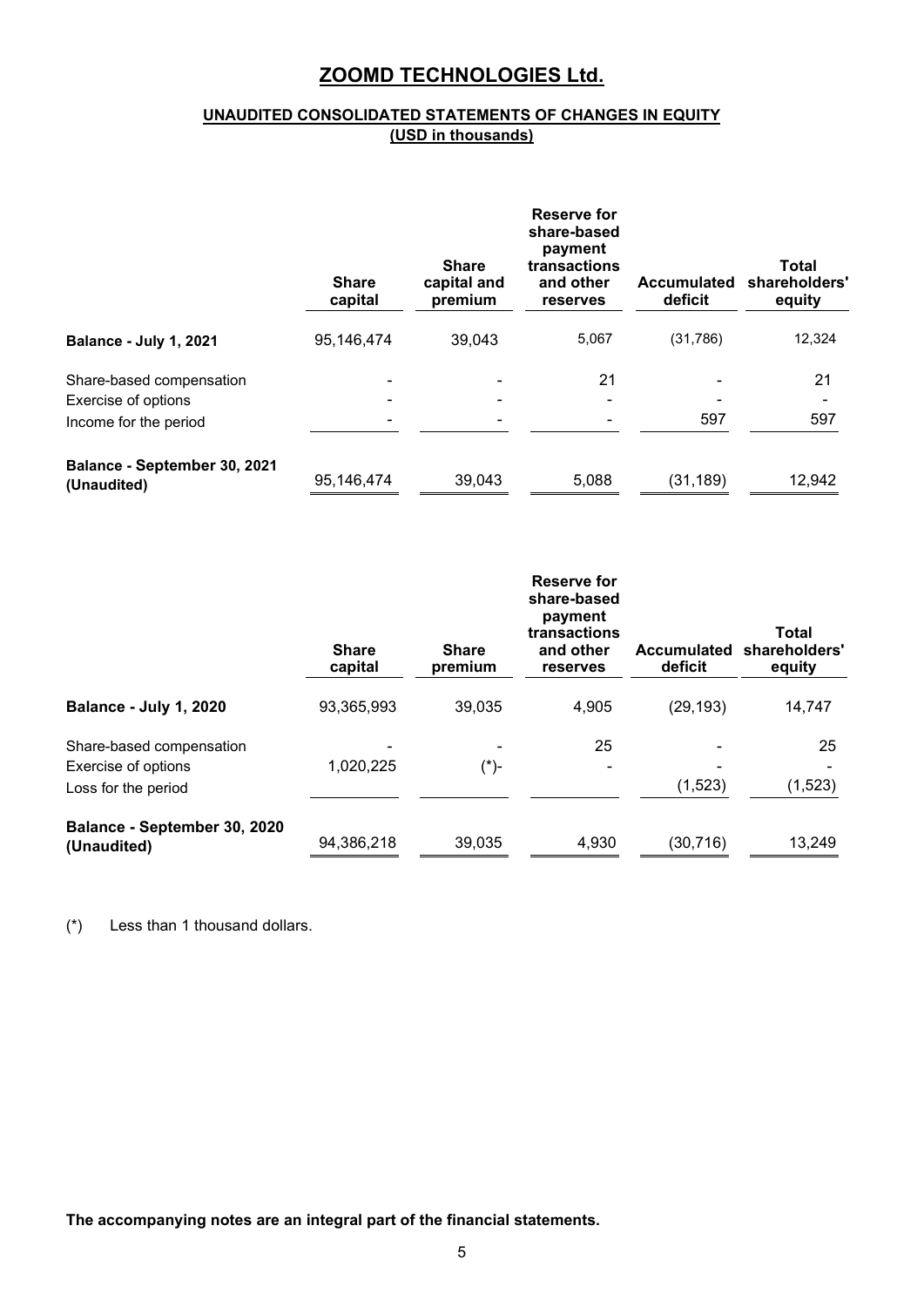### **UNAUDITED CONSOLIDATED STATEMENTS OF CHANGES IN EQUITY (USD in thousands)**

|                                                                      | Share capital | <b>Share</b><br>capital and<br>premium | Reserve for<br>share-based<br>payment<br>transactions<br>and other<br>reserves | <b>Accumulated</b><br>deficit | <b>Total</b><br>shareholders'<br>equity |
|----------------------------------------------------------------------|---------------|----------------------------------------|--------------------------------------------------------------------------------|-------------------------------|-----------------------------------------|
| Balance - January 1, 2020                                            | 93,265,918    | 39,035                                 | 4,790                                                                          | (25, 954)                     | 17,871                                  |
| Share-based compensation<br>Exercise of options<br>Loss for the year | 1,545,763     | (*)-                                   | 175                                                                            | (5,705)                       | 175<br>(5,705)                          |
| Balance - December 31, 2020                                          | 94,811,681    | 39,035                                 | 4,965                                                                          | (31, 659)                     | 12,341                                  |

(\*) Less than 1 thousand dollars.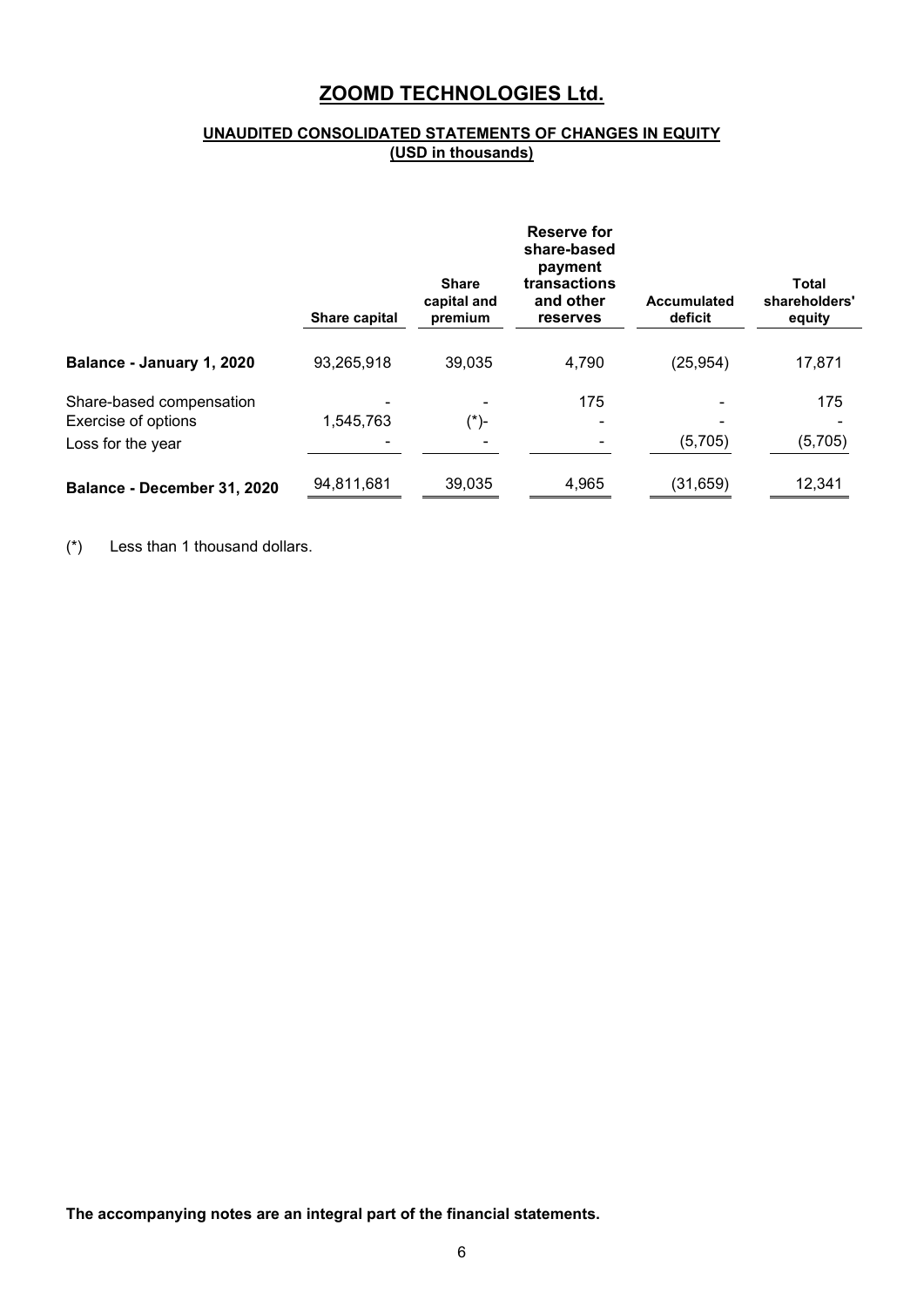### **UNAUDITED CONSOLIDATED STATEMENTS OF CASH FLOWS (USD in thousands)**

|                                                                                 | For the nine months<br>ended September 30, |          |                  | For the three months<br>ended September 30, | Year ended<br>December 31, |
|---------------------------------------------------------------------------------|--------------------------------------------|----------|------------------|---------------------------------------------|----------------------------|
|                                                                                 | 2021                                       | 2020     | 2021             | 2020                                        | 2020                       |
|                                                                                 |                                            |          | <b>Unaudited</b> |                                             |                            |
| <b>Cash flows - operating activities</b>                                        |                                            |          |                  |                                             |                            |
| Profit /(Loss) from operations<br>Adjustments to reconcile net loss to net cash | 470                                        | (4, 762) | 597              | (1,523)                                     | (5,705)                    |
| from operating activities (Appendix A)                                          | 663                                        | 2,462    | 1,075            | 479                                         | 3,511                      |
|                                                                                 | 1,133                                      | (2,300)  | 1,672            | (1,044)                                     | (2, 194)                   |
| Interest Payments                                                               | (63)                                       | 83       | (19)             | 53                                          | (109)                      |
| Net cash generated from (used in)                                               |                                            |          |                  |                                             |                            |
| operating activities                                                            | 1,070                                      | (2, 217) | 1,653            | (991)                                       | (2,303)                    |
|                                                                                 |                                            |          |                  |                                             |                            |
| <b>Cash flows - investing activities</b><br>Investment in bank deposits         | (250)                                      | (14)     | 1                | (4)                                         |                            |
| Capitalized software development costs                                          | (1, 312)                                   |          | (437)            |                                             | (392)                      |
|                                                                                 |                                            |          |                  |                                             |                            |
| Cash used in business combination (See<br>note 1B)                              | (350)                                      |          |                  |                                             |                            |
| Purchase of property, plant, and equipment                                      | (10)                                       | (21)     | (5)              | (6)                                         | (23)                       |
| Net cash used in investing activities                                           | (1, 922)                                   | (35)     | (441)            | (10)                                        | (415)                      |
|                                                                                 |                                            |          |                  |                                             |                            |
| <b>Cash flows - financing activities</b><br>Lease liabilities                   | (510)                                      | (495)    | (188)            | (193)                                       | (588)                      |
| Increase in deposits                                                            |                                            |          |                  |                                             | (13)                       |
| Short term bank credit                                                          | 2,000                                      |          |                  |                                             |                            |
| Exercise of options                                                             | 8                                          | $(*)$ -  |                  | $(*)$ -                                     |                            |
| Net cash generated from (used in)                                               |                                            |          |                  |                                             |                            |
| financing activities                                                            | 1,498                                      | (495)    | (188)            | (193)                                       | (601)                      |
| Increase (Decrease) in cash and cash                                            |                                            |          |                  |                                             |                            |
| equivalents                                                                     | 646                                        | (2,747)  | 1,024            | (1, 194)                                    | (3,319)                    |
| Cash and cash equivalents at the<br>beginning of the financial year             | 2,571                                      | 5,890    | 2,193            | 4,203                                       | 5,890                      |
| Erosion of cash and cash equivalents                                            |                                            | (171)    |                  | (37)                                        |                            |
|                                                                                 |                                            |          |                  |                                             |                            |
| Cash and cash equivalents at the end of<br>the financial year                   | 3,217                                      | 2,972    | 3,217            | 2,972                                       | 2,571                      |

(\*) Less than 1 thousand dollars.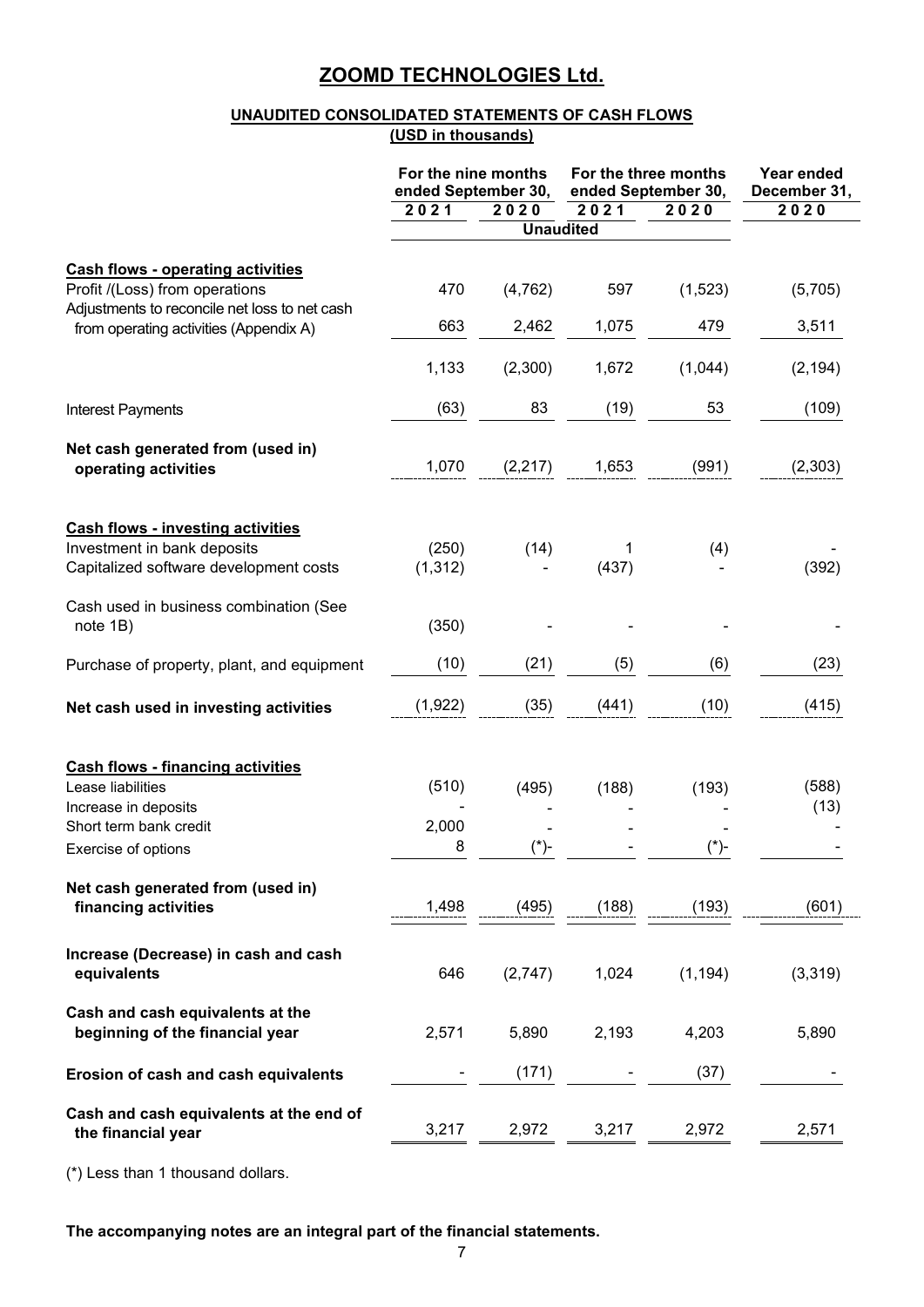### **UNAUDITED APPENDICES TO CONDENSED CONSOLIDATED STATEMENTS OF CASH FLOWS (USD in thousands)**

|    |                                                                                 | For the nine months<br>ended September 30, |                | For the three months<br>ended September 30, | Year ended<br>December 31, |       |
|----|---------------------------------------------------------------------------------|--------------------------------------------|----------------|---------------------------------------------|----------------------------|-------|
|    |                                                                                 | 2021                                       | 2020           | 2021<br><b>Unaudited</b>                    | 2020                       | 2020  |
|    |                                                                                 |                                            |                |                                             |                            |       |
|    | Cash flows from operating activities:                                           |                                            |                |                                             |                            |       |
| А. | Adjustments to reconcile net<br>profit to net cash from operating<br>activities |                                            |                |                                             |                            |       |
|    | Depreciation and amortization                                                   | 1,962                                      | 1,845          | 665                                         | 613                        | 2,472 |
|    | Change in fair value of accrued<br>earnout liability                            | 222                                        |                | 222                                         |                            |       |
|    | Change in employee benefit<br>liabilities, net                                  | (1)                                        | $\overline{2}$ | 1                                           | 3                          | 9     |
|    | Cost of share-based payment                                                     | 123                                        | 140            | 21                                          | 25                         | 175   |
|    | Finance expenses, net                                                           | 113                                        | 98             | 52                                          | 23                         | 254   |
|    | <b>Changes in assets and liabilities:</b><br>Decrease (increase) in trade       |                                            |                |                                             |                            |       |
|    | receivables and other receivables<br>Increase (decrease) in trade and           | (6, 712)                                   | 406            | (2, 153)                                    | (180)                      | 1,309 |
|    | other payables, and other current<br>and non-current liabilities                | 4,956                                      | (29)           | 2,267                                       | (5)                        | (569) |
|    | Changes in IIA liabilities                                                      |                                            |                |                                             |                            | (139) |
|    | <b>Total</b>                                                                    | 663                                        | 2,462          | 1,075                                       | 479                        | 3,511 |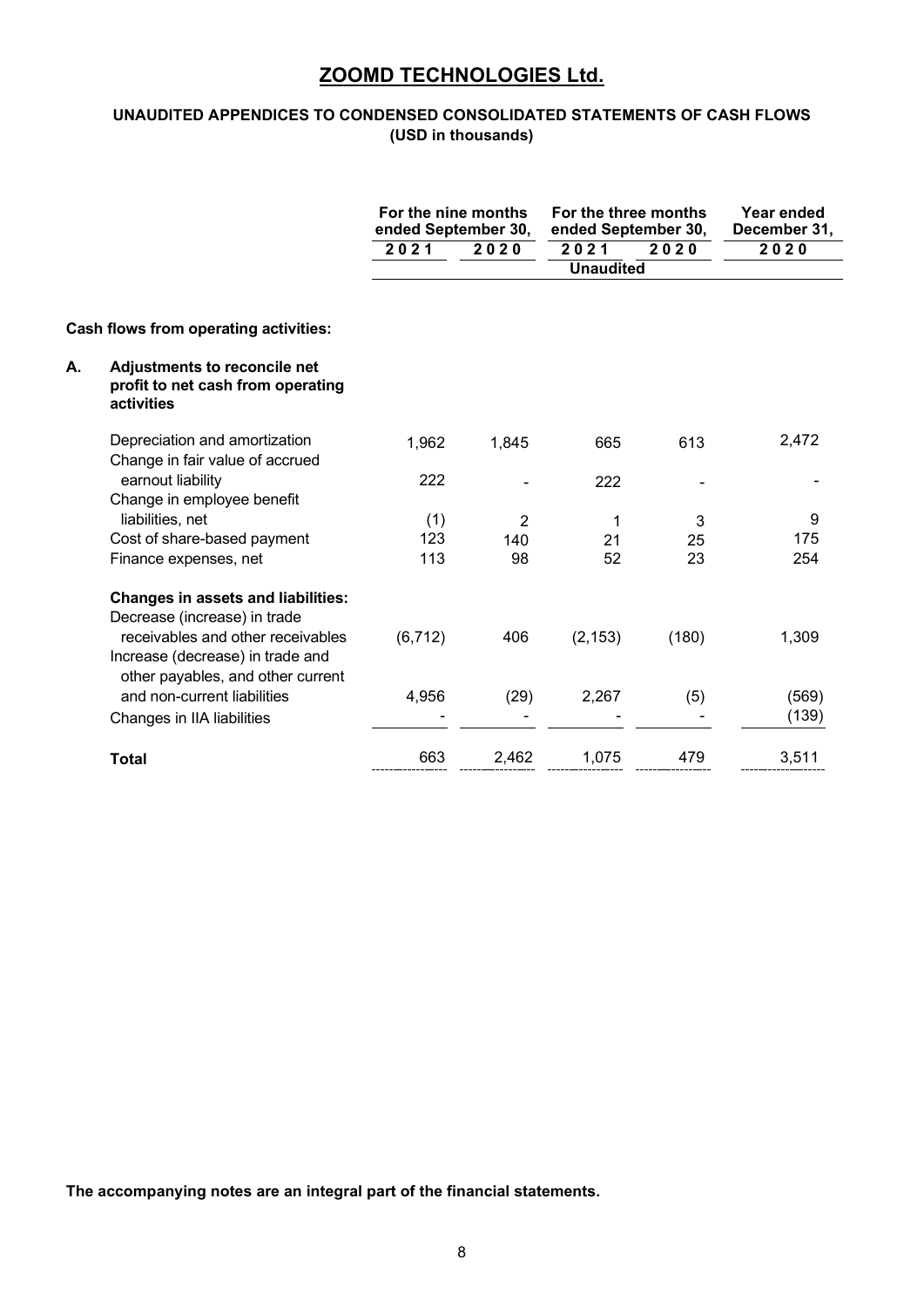#### **NOTES TO UNAUDITED CONSOLIDATED FINANCIAL STATEMENTS (USD in thousands)**

### **NOTE 1 - DESCRIPTION OF BUSINESS AND GENERAL**

#### **Description of Business:**

A. Zoomd Technologies Ltd. (formerly DataMiners Capital Corp.) (the "**Company**") was incorporated under the *Business Corporations Act* (Alberta) on October 1, 2013 and completed its initial public offering on May 29, 2014. The Company develops a proprietary technology and targets the needs of many segments of the digital marketing industry, it focuses on efficient user acquisition for companies and products aimed at mobile users. The Company leverages onsite search providing increased monetization and engagement for publishers as well as more efficient management of digital advertising budgets for media agencies and advertisers, usually targeting mobile app user acquisition. The Company was designated as a Capital Pool Company as such term is defined by Policy 2.4 ("**Policy 2.4**") of the TSX Venture Exchange (the "**TSXV**") with no commercial operations or assets other than cash and its only business being the identification and evaluation of assets or businesses with a view to completing a "Qualifying Transaction" as such term is defined by Policy 2.4.

On May 28, 2019, the Company, Zoomd Ltd. ("**Zoomd**") and Dotima 2019 Ltd. ("**Subco**"), a wholly-owned Israeli subsidiary of the Company, entered into an agreement and plan of merger (the "**Business Combination Agreement**") pursuant to which the Company and Zoomd agreed to effect the combination of their respective businesses and assets by way of a "three-cornered amalgamation" which upon completion, would result in a reverse takeover of the Company by the shareholders of Zoomd (the "**Transaction**"). The Transaction, which was completed on August 28, 2019, constituted the Company's Qualifying Transaction under Policy 2.4. Pursuant to the terms of the Business Combination Agreement, the Company acquired all the issued and outstanding shares of Zoomd by way of an amalgamation between Zoomd and Subco, with the amalgamated entity becoming a direct, wholly-owned subsidiary of the Company.

Concurrently with the Qualifying Transaction, Zoomd raised CAD\$9.3 million (approximately US\$7 million) pursuant to a private placement (the "Concurrent Financing).

B. On February 9, 2021 the Company acquired all of Performance Revenues' Ltd.'s tangible and intangible assets, in consideration for USD\$350 in cash and an earn-out that is based on the annual results of Performance Revenues for 2021, capped at maximum of USD1,023, payable in Zoomd's shares, using a price per share that is the higher of (i) the fair market value on the day of payment and (ii) CAD\$0.96 ( \$0.75 USD based on CAD:USD rate) per share. When the consideration transferred by the Company in a business combination includes a contingent consideration arrangement, the contingent consideration is measured at its acquisition-date fair value and included as part of the consideration transferred in a business combination. As of the purchase date The fair value of the earnout was immaterial based on actual results and forecasts. Changes in fair value of the contingent consideration that qualify as measurement period adjustments are adjusted retrospectively, with corresponding adjustments against goodwill.

Measurement period adjustments are adjustments that arise from additional information obtained during the 'measurement period' (which cannot exceed one year from the acquisition date) about facts and circumstances that existed at the acquisition date.

The acquisition qualifies as a business combination and was accounted for using the acquisition method in accordance with IFRS 3 *Business Combinations*.

Since the initial accounting for this business combination is incomplete by the end of the current reporting period, the Company reported provisional amounts for the items for which the accounting is incomplete. Those provisional amounts might be adjusted during the measurement period (see above), or additional assets or liabilities are recognised, to reflect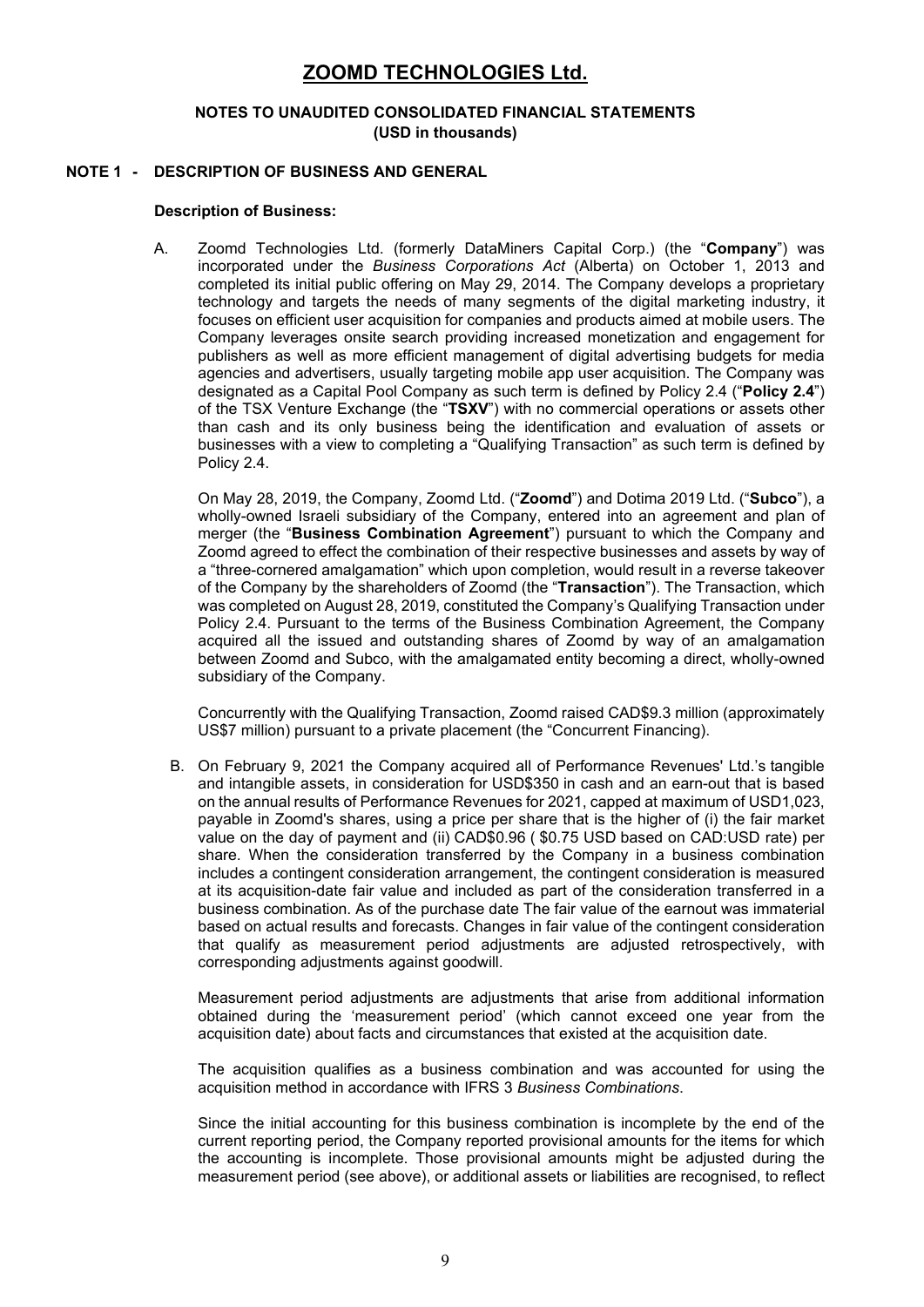#### **NOTES TO CONSOLIDATED FINANCIAL STATEMENTS (USD in thousands)**

#### **NOTE 1 - DESCRIPTION OF BUSINESS AND GENERAL(Cont.)**

#### **Description of Business (Cont):**

new information obtained about facts and circumstances that existed as of the acquisition date that, if known, would have affected the amounts recognised as of that date.

As of the reporting date, the entire consideration has been allocated to goodwill, on a provisional basis based on management's estimates. The Company is in the process of making a final determination of adjustments to the consideration and its allocation for changes and other consequential movements in the fair value of assets and liabilities. Finalization of the purchase allocation may result in certain adjustments to the above allocation.

#### **NOTE 2 - SUMMARY OF SIGNIFICANT ACCOUNTING POLICIES**

#### **A. Basis of preparation:**

The condensed consolidated interim financial statements of the Company are prepared in accordance with International Accounting Standard 34, "Interim Financial Reporting". Certain information and disclosures normally included in the consolidated financial statements prepared in accordance with International Financial Reporting Standards ("IFRS") have been condensed or omitted. Accordingly, these condensed consolidated interim financial statements should be read in conjunction with Zoomd annual consolidated financial statements for the year ended December 31, 2020 and accompanying notes, which have been prepared in accordance with IFRS as issued by the International Accounting Standards Board. As explained above, Zoomd is considered the accounting acquirer and this interim report is a direct continuation of the financial statements of Zoomd.

The preparation of financial statements in conformity with IFRS requires the use of certain critical accounting estimates and requires management to exercise its judgment in the process of applying the Company's accounting policies.

#### **B. Risks and uncertainties:**

In March 2020, the World Health Organization declared the novel coronavirus ("COVID-19") a global pandemic. Since then, several measures have been implemented worldwide in response to the increased impact from COVID-19. These measures, which include the implementation of travel bans, self-imposed quarantine periods and social distancing, have caused disruption to certain business sectors globally, resulting in economic and other difficulties in many regions worldwide.

The Company took several steps to mitigate the impact of the pandemic on its operations for 2020, including decreasing all employees' salaries by 25% for April and May 2020 and reducing some of its service providers' expenses. From July 2020, the Company decreased most of its employees' salaries and some of its service providers costs by 10%. As of May 2021, all salary reductions are terminated for all employees and service providers. Further steps may be taken based on the Company's financial situation and after considering the Company's revenue growth.

The COVID-19 pandemic did not have a material effect on the Company's working capital, debt covenants, planned growth or funding of future development activities and capital expenditures.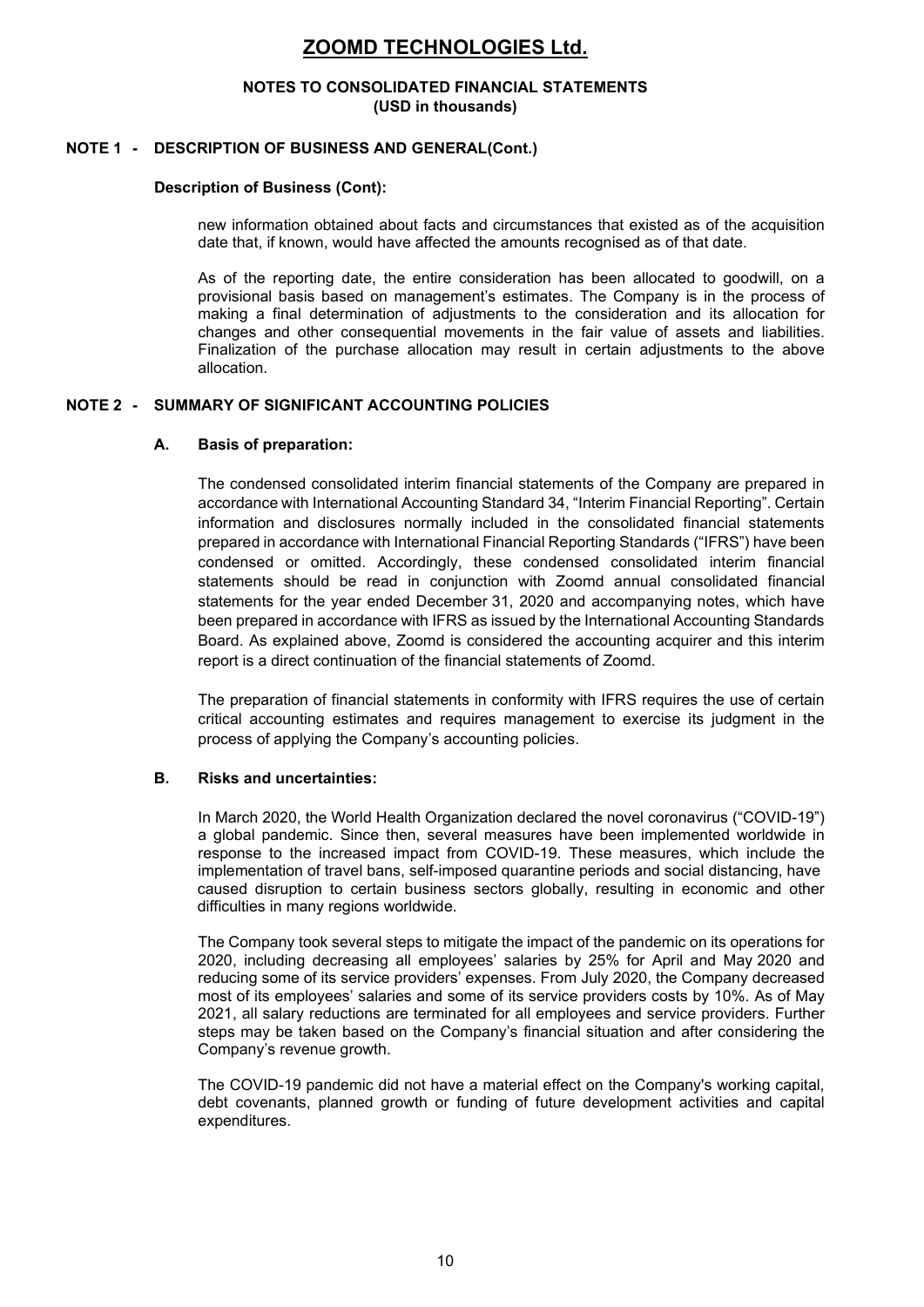#### **NOTES TO CONSOLIDATED FINANCIAL STATEMENTS (USD in thousands)**

#### **NOTE 3 - SHARE CAPITAL AND OTHER EQUITY:**

#### **A. Share based payment:**

The Company established a stock option plan (the "**Plan**") for its key employees, officers and directors, and certain consultants. The Plan is administered by the Board of Directors of the Company. The Board may from time to time grant options to purchase ordinary shares of the Company and the exercise price per share. Options under the Plan expire ten years after the grant date and vest either immediately or over periods up to three years and are equitysettled.

The following table provides the activity of stock option for the period ended September 30, 2021, and December 31, 2020 for options outstanding, and exercisable. The weighted average exercise price, and the weighted average remaining contractual life.

| <b>Options outstanding</b> |                                       |                                                                    |  |  |
|----------------------------|---------------------------------------|--------------------------------------------------------------------|--|--|
| <b>Number</b>              | Weighted<br>average<br>exercise price | Weighted<br>average<br>remaining<br>contractual life<br>(in years) |  |  |
| 8,361,273                  |                                       | 7.21                                                               |  |  |
| 88,854                     |                                       |                                                                    |  |  |
| 1,545,763                  |                                       |                                                                    |  |  |
| 3,596,295                  | 0.31                                  | 2.06                                                               |  |  |
| 10,322,951                 | 0.11                                  | 4.76                                                               |  |  |
| 1,864,604                  |                                       |                                                                    |  |  |
| 203,108                    | 0.14                                  |                                                                    |  |  |
| 334,793                    | 0.03                                  |                                                                    |  |  |
|                            |                                       |                                                                    |  |  |
| 7,920,446                  | 0.15                                  | 4.02                                                               |  |  |
| 6,818,138                  |                                       |                                                                    |  |  |
|                            |                                       |                                                                    |  |  |

The fair value at the date of grant of the options granted during the years ended December 31, 2018, equal the share price of \$0.41 as the exercise price was the par value, there is no effect on the grant date fair value.

The following table summarizes information about the assumptions for measuring the fair value of the options granted under the Black-Scholes option pricing model for the year ended December 31, 2020, is as follows:

|                                             | 2020  |
|---------------------------------------------|-------|
|                                             |       |
| Dividend yield (%)                          | $0\%$ |
| Expected volatility of the share prices (%) | 100%  |
| Risk-free interest rate (%)                 | 0.2%  |
| Expected life of share options (years)      | 2.06  |

The Company recognized total expense of \$123 and \$175 related to above equity settled share-based payment transactions for the period ended September 30, 2021 and December 31, 2020, respectively.